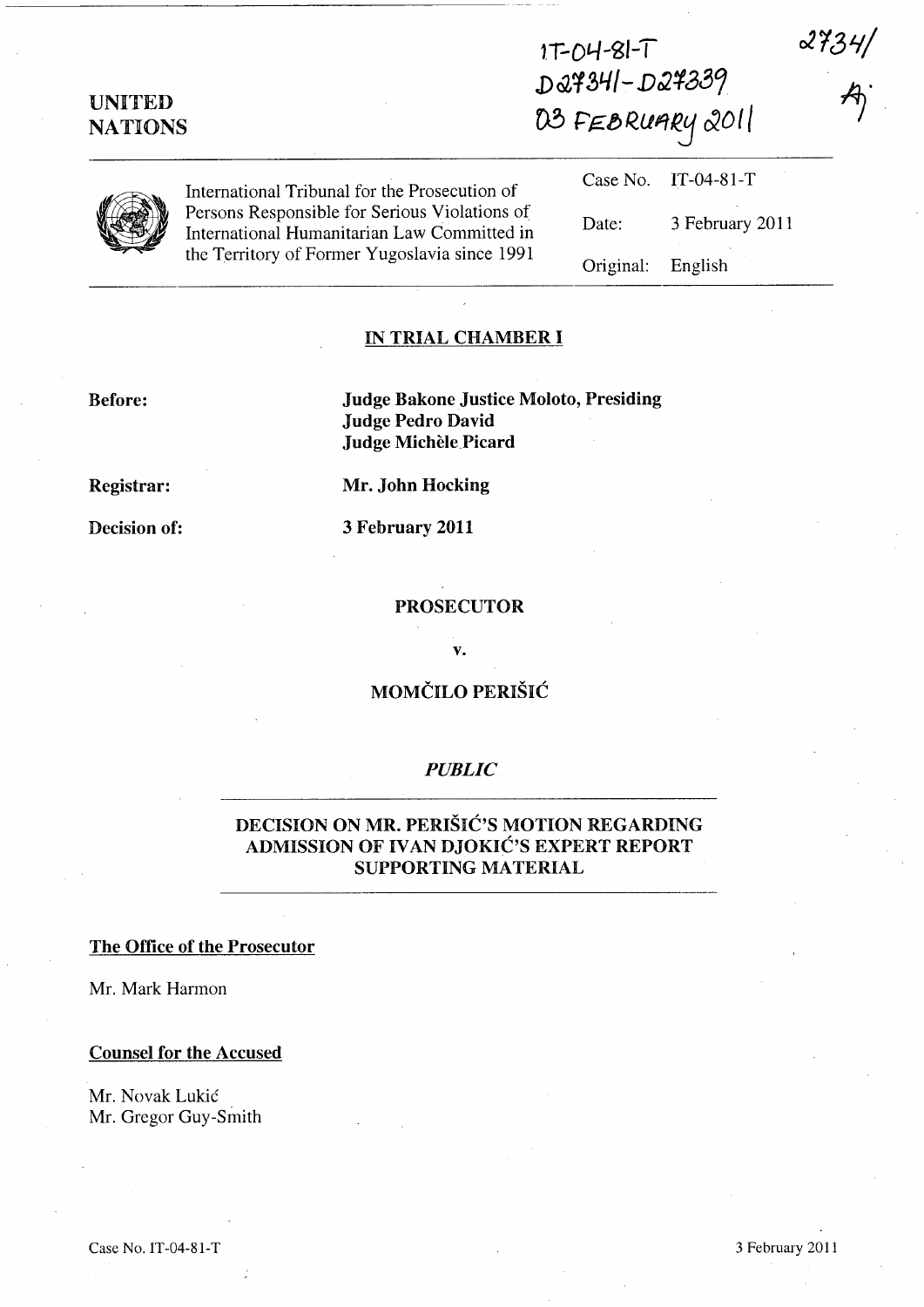TRIAL- CHAMBER I ("Trial Chamber") of the International Tribunal for the Prosecution of Persons Responsible for Serious Violations of International Humanitarian Law Committed in the Territory of the former Yugoslavia since 1991 ("Tribunal") is seised of "Mr. Perišić's Motion Regarding Admission of Ivan Djokić's Expert Report Supporting Material" filed publicly on 26 January 2011 ("Motion") and hereby renders its Decision.

### I. SUBMISSIONS

1. On 4 and 5 November 2010, witness Ivan Djokic gave his expert testimony before the Trial Chamber. The Defence submits, that during the testimony, it proposed to tender into evidence some documents which constituted supporting material for Djokić's expert report. Consequently, the Trial Chamber instructed the Defence to make a list of those materials and file a submission in that respect.<sup>1</sup>

2. In its Motion, the Defence provides a table with a list of documents from Djokić's supporting material, specifying additional details and pages that the Defence seeks to have tendered into evidence. The Defence avers that the documents in question are already uploaded into e-court, and the Defence tenders them to "verify the basis upon which the expert reached his conclusions".<sup>2</sup>

3. The Defence seeks the admission into evidence of the following *65ter* number documents:

#### (i) 01280D to 01292D;

- (ii) 01302D, 01304D, 01305D, 06332D, 06088D, 06281D;
- (iii) 07004D to 07017, 07019, 07020;
- (iv) 07022 to 07039D;
- (v) 07045D to 07047D;
- (vi) 07049D to 07051D; and
- (vii)  $08971.02$  (collectively, "Proffered Documents") into evidence.<sup>3</sup>
- 4. The Trial Chamber notes that the Prosecution does not oppose the Motion.<sup>4</sup>

4 Prosecution's informal communication to the Trial Chamber's legal officer of 27 January 2011.

<sup>&</sup>lt;sup>1</sup> T. 14514, *see* Motion, para. 1 and footnote 3.

<sup>&</sup>lt;sup>2</sup> Motion, para. 2.

<sup>3</sup>*See* Motion, para. 2, 3 for the specific page numbers.